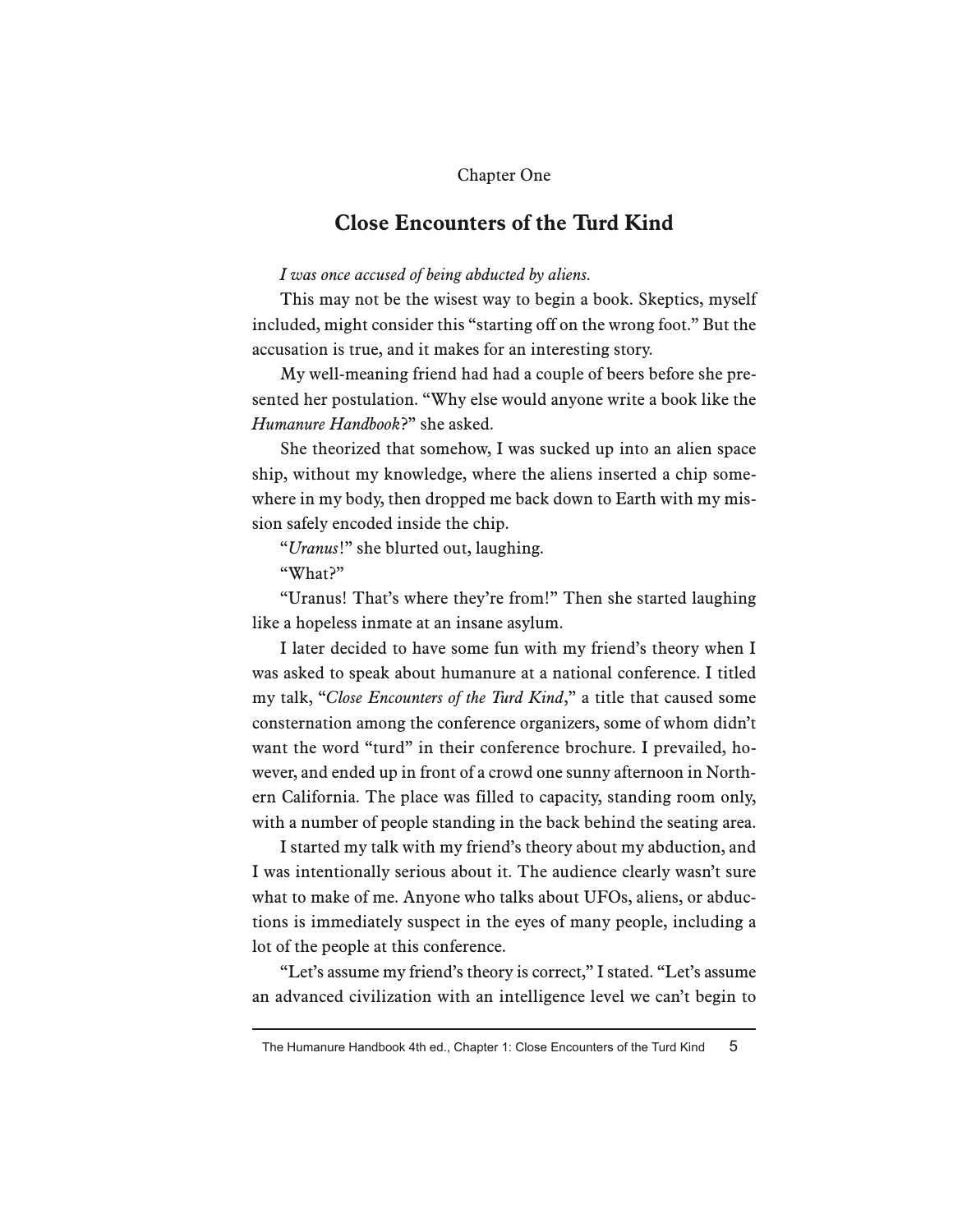fathom, capable of traveling light years across solar systems or galaxies, sucked me up one night into their space ship and sent me back down to Earth with a chip embedded in my ass. What was the mission I was being programmed to do? What did they want me to communicate to the people of Earth?"

 There was a lady in the front row squirming in her seat, frowning, squinting at me with skepticism. I stood on the floor in front of her with a microphone in my hand.

 I stretched my free hand out in front of me with my fingers extended and slowly swept it across the crowd. "Any ideas? Anyone? What do you think the aliens want me to say? What is the message they want me to deliver? What information do they want me to convey to you humans?"

No one responded. You could hear a pin drop.

 "Well, I know what they wanted me to tell you." I hesitated a moment for dramatic effect.

 "They wanted me to tell you about the *Invisible Beings*. Who here has *seen* the *Invisible Beings*?" At this point my sweeping outstretched hand turned into a pointed finger as I slowly swept it across the crowd. "Anyone? Anyone at all? Who has seen them, the *Invisible Beings*?"

 Of course, the question was ridiculous, you can't see something that's invisible. Nobody is going to say they saw an invisible anything. That would make them look as nutty as I was looking at that moment. The front row lady's eyes were now wide open, and her jaw was hanging down to her neck. Flies could have flown in and out of her mouth; it was open that far. It had apparently dawned on her that I was a raving lunatic standing right in front of them. I was one of those people who believed in aliens and invisible people. Shock was written all over her face. The rest of the audience wasn't far behind.

 *"Who here has seen the invisible beings!?"* I asked again, louder, even more seriously, starting to sound impatient, pointing to the crowd with my arm outstretched before me, moving my finger from person to person, making everyone nervous, while people fidgeted in their seats. "The aliens want me to tell you about the invisible beings! Has any-

6 The Humanure Handbook 4th ed., Chapter 1: Close Encounters of the Turd Kind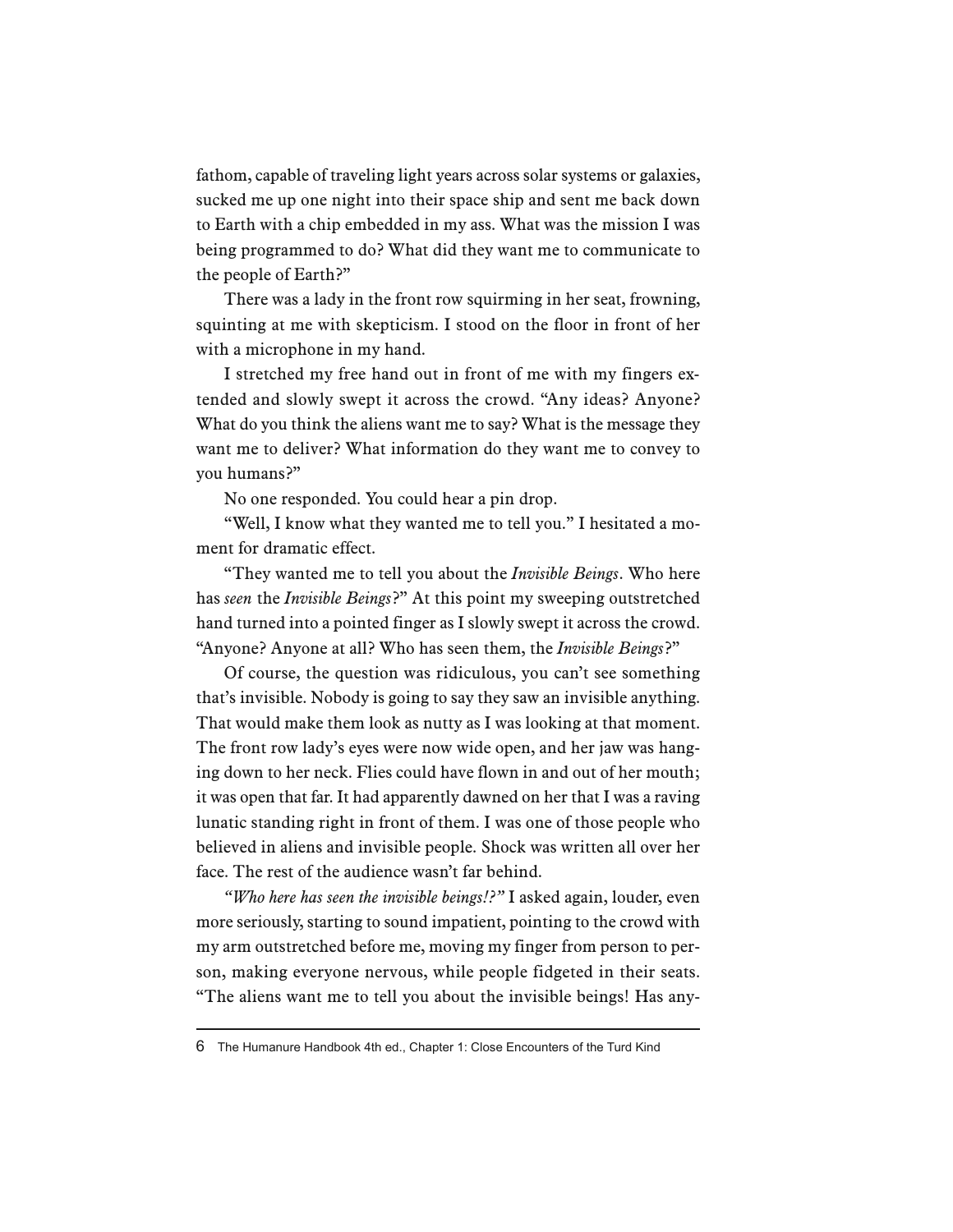body here seen them?" Nobody moved. Nobody said a word. The audience froze. I stood motionless and silent in front of them, pointing.

 Then a hand slowly rose up, way in the back of the crowd. A young lady was standing there.

 "YOU!" I yelled, pointing straight to her. "Where did *you* see the invisible beings!?"

"In a microscope?" she squeaked, barely audible.

"What, I can't hear you. . . ."

"IN A MICROSCOPE!"

"BINGO!"

 My talk then segued directly into a discussion about microscopic organisms, beings so tiny as to be invisible to the human eye without magnification. But not before I lectured the crowd about making judgments based on ignorance. Granted, my alien angle was "over the top" and was included simply for effect, but the mention of invisible beings was perfectly rational, factual, and necessary to my discourse. I told them that people have been historically condemned, imprisoned, tortured, and put to death for conveying information that was factual, but misunderstood. People who could cure diseases using herbs and natural procedures a couple of centuries ago, for example, were labeled witches and executed by the church. Galileo is perhaps one of the most wellknown scientists persecuted for presenting factual but misunderstood scientific information. The idea that the Earth revolved around the sun contradicted the teachings of the church at that time, so Galileo was branded a heretic and was forced to spend the last decade of his life under house arrest.

 Just because we don't understand what someone is saying doesn't mean it's wrong. It's important to keep an open mind and hear a person out before jumping to conclusions.

That's what I told them. Then I talked about the invisible beings.

The Humanure Handbook 4th ed., Chapter 1: Close Encounters of the Turd Kind 7